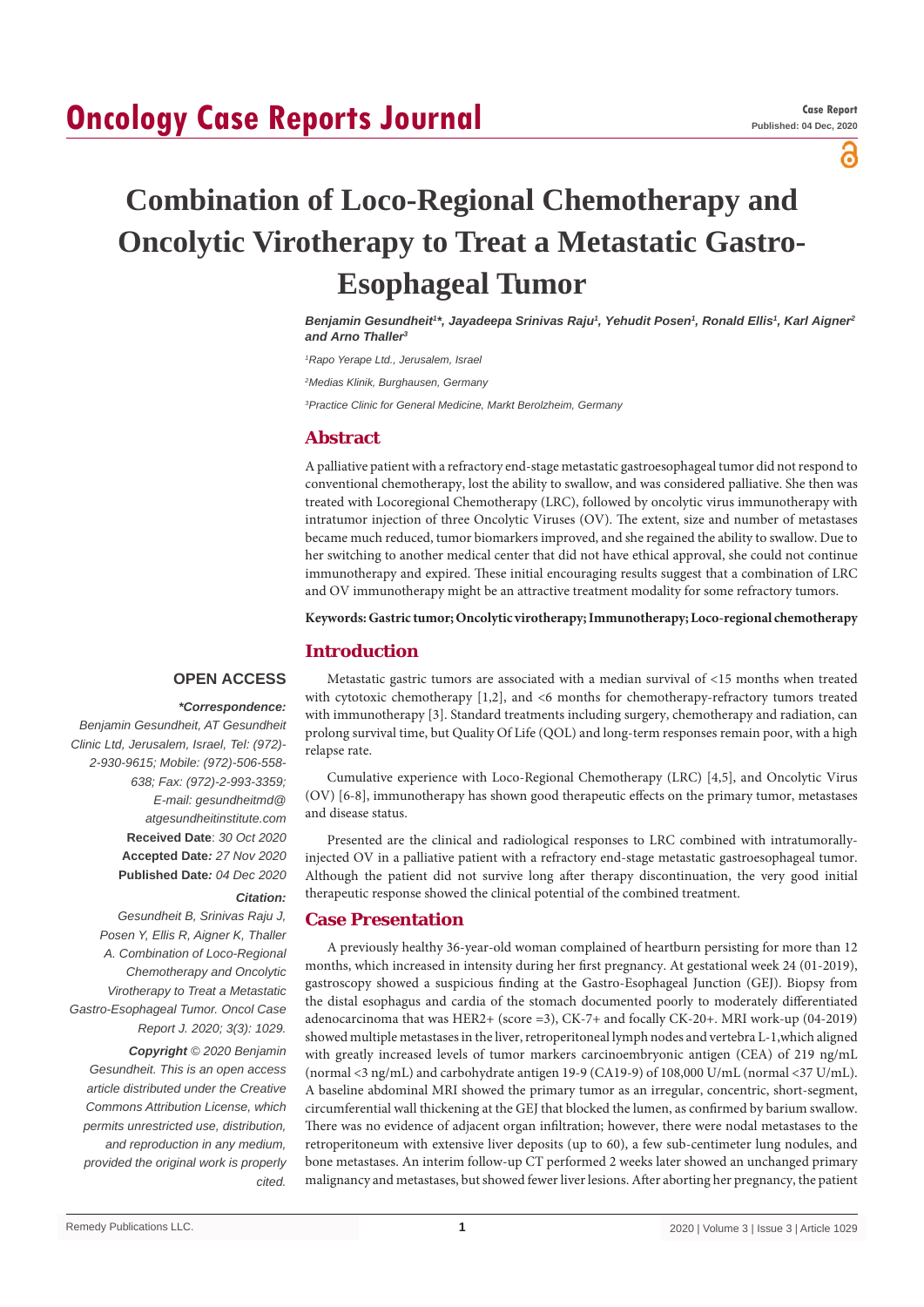underwent 9 cycles of FOLFOX chemotherapy and trastuzumab (04- 2019). The treatment was complicated by episodes of neutropenia and sepsis, which required 4 days in an Intensive Care Unit (ICU). Lower back pain due to metastatic disease was treated with 5 sessions of local radiation. Suspected pulmonary embolisms were treated with prolonged anticoagulation therapy. Shortly after completion of chemotherapy (09-2019), the patient's clinical condition deteriorated; she was unable to swallow, tumor markers were further increased, and PET/CT (10-2019) showed progressive disease at the GEJ with viable tumor tissue (3.7 cm), further dissemination of metastases in the liver and bones (sacrum, vertebra L1, scapula, sternum), and three new pulmonary lesions. The patient required total parenteral nutrition and hospital admission for Intravenous (IV) antibiotics due to fever and neutropenia, and subsequently received palliative radiation at the affected GEJ region. Due to tumor progression, the patient was declared palliative.

After signing informed consent for individual compassionate use of innovative therapies, the patient received the following experimental combination treatment (23 Oct): High-dose LRC (cisplatin, adriamycin, mitomycin c) was administered under angiographic guidance, *via* the right femoral artery to the celiac axis, combined with isolated upper abdominal perfusion (15 min), while the venous return was blocked. Chemotherapy was washed out by chemo-filtration to reduce systemic side effects [9]. The second LRC cycle (20 Nov), which was to be administered 14 days thereafter, was postponed by 14 days due to prolonged neutropenia. Three days after each LRC cycle, a 10% rise in CA19-9 levels was observed, which, after cycle 1 was followed by a 40% drop from the pre-LRC baseline over the 12 subsequent days, and, in cycle 2, was followed by a 60% drop from baseline levels over the 18 subsequent days (Figure 2). Nevertheless, the patient remained unable to swallow, and barium contrast studies showed total GEJ obstruction. Two weeks later (4 Dec), a mixture of the OVs Newcastle disease virus, vaccinia virus and parvovirus was endoscopically injected into the tumor tissue. Within <3 days, the patient was able to drink liquids for the first time in 3 months, as confirmed by radiological passage of barium (Figure 1A). The patient received IV antibiotics to treat a bacterial infection associated with the IV line and was transferred to another medical center. An emergency chest, abdomen and pelvis CT performed (18 Dec) following complaints of acute abdominal pain, showed interval development of long-segment colonic wall thickening with pericolonic fat stranding and fluid in the pelvis, possibly related to known drug-toxicity. The primary GEJ tumor showed marginal decrease in wall thickening with heterogeneous appearance, possibly related to foci of intramural micro-necrosis, supported by barium pass-through, suggesting functional relief of the mechanical obstruction. The most remarkable immediate changes were the complete resolution of all lung nodules, of retroperitoneal nodes and of most liver lesions. The three residual lesions with slightly increased size, central necrotic umbilication and peripheral rim of uptake, likely represented tumor pseudo-progression as part of an immune-mediated response.

The post-OV-LRC PET-CT performed 8 months after the baseline imaging, showed relatively stable appearance of the concentric GEJ mass, with intense metabolic uptake corresponding with unchanged neoplastic etiology. There was significant interval resolution of liver lesions with only two foci of moderate uptake (Figure 1B). There was a slight increase in the size and number of lung nodules, with



**Figure 1:** Locoregional Chemotherapy (LRC) and Oncolytic Virus (OV) therapy for a metastatic gastric tumor

**A. Barium swallow:** Functional obstruction (arrow) prior to treatment and relieved obstruction with barium passage distally to the stomach following treatment (arrow).

**B. Liver:** Pre-treatment MRI + CT images with multiple liver metastases, which were mostly resolved in the post-treatment CT.

**C. Lung:** Representative CT images of sub-centimeter lung nodules (up to 4) and subpleural infiltrates prior to treatment; post-treatment CT showed complete resolution. The pre- and post-treatment CT images were obtained on two different CT scanners with different acquisition parameters and image contrast.

**D. Retroperitoneal lymph nodes:** Enlarged retroperitoneal lymph nodes observed pretreatment were completely resolved after treatment, which aligns with the response to LRC and OV treatment.

**E. Bone:** MRI images of a solitary bone lesion in the L1 vertebra prior to treatment with post-treatment sclerosis, compatible with response to treatment.

some uptake (Figure 1C), which was indeterminate for an immunemediated response *vs.* progression. The retroperitoneal lymph nodes were decreased in size, without significant uptake (Figure 1D). Low-moderate uptake was observed in multiple bone lesions with accompanying sclerosis (Figure 1E), some of which were occult on the previous imaging modalities. Focal low-moderate uptake in some new mesenteric nodes and the left deep pectoral node, indeterminate for immune-mediated response *vs.* new metastases, was noted.

Since the new medical center did not obtain regulatory approval for compassionate use of this experimental treatment, OV immunotherapy could not be continued. Three weeks later, she again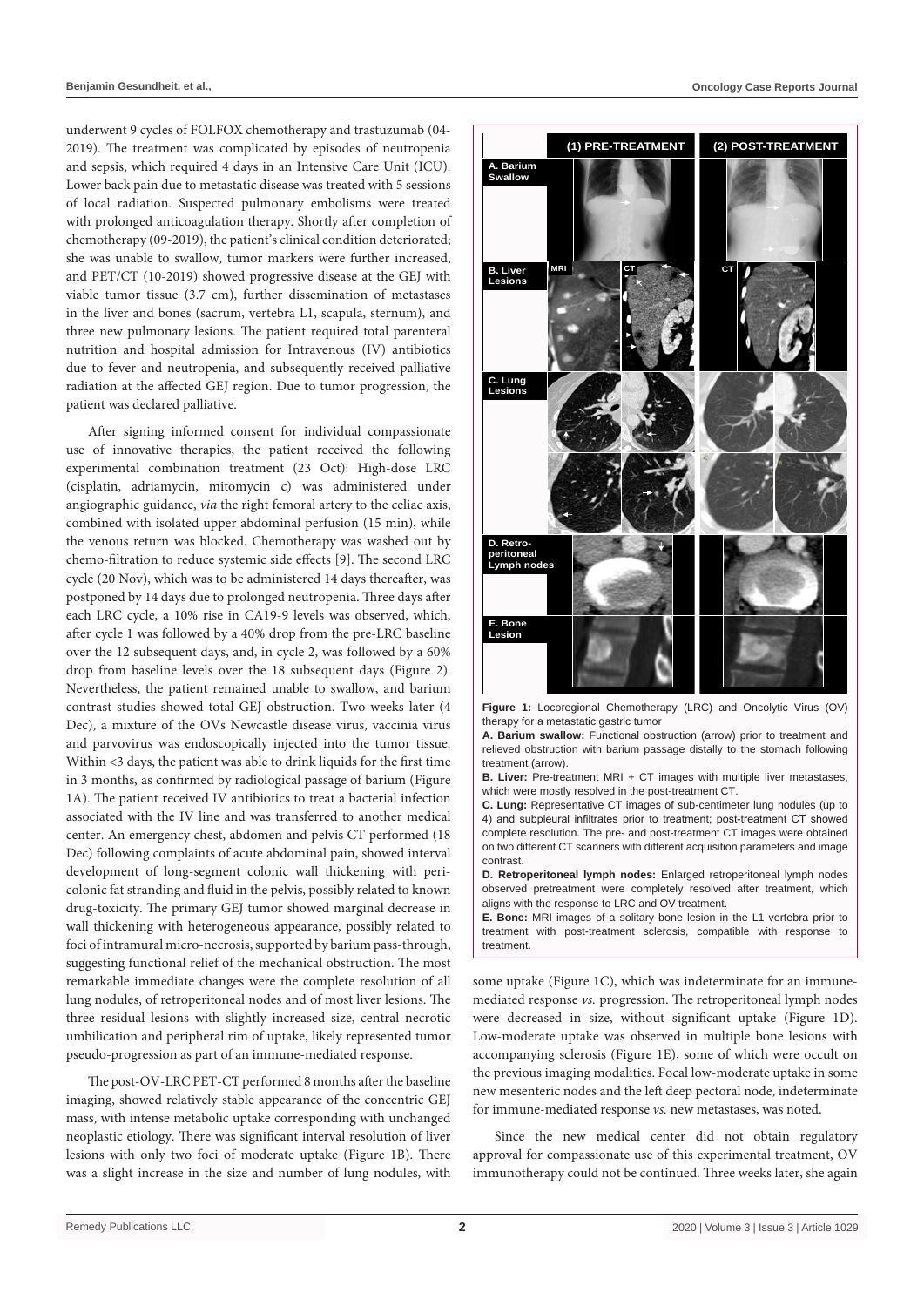

response: After an initial short increased by 10% over  $\pm$  3 days from the pretreatment baseline (dotted red line). Afterwards there was a decrease by  $\pm$ 60% and ± 40% decrease over 18 or 12 days respectively (dotted green line).

experienced difficulties swallowing, and died (13-01-2020).

#### **Discussion**

The unique and synergistic combination of LRC and OV immunotherapy induced rapid and impressive clinical, laboratory and radiological responses in a palliative patient with significant disease progression after standard treatment. Despite the limitation of an irregular and inconsistent imaging surveillance routine, the imaging markers showed an unequivocally positive response to treatment. As shown in the post-treatment CT and by decreased tumor marker levels, LRC effectively eradicated metastases by exposing them to high local chemotherapy doses, which were rapidly washed out [10,11]. Venous escape of cytostatic agents has a desirable cytotoxic effect on metastases, since they follow the anatomical vascular route of the initial metastatic spread from the primary tumor. Brief locoregional exposure to high-dose chemotherapy also has considerably fewer systemic side effects than systemic chemotherapy. The initially increased CA 19-9 levels may reflect the presence of destroyed tumor metabolites after LRC, while the continuous decrease in levels over the following 12 to 18 days may reflect ongoing tumor destruction. Introducing LRC at an earlier stage inpatient, who do not have a meaningful response to standard chemotherapy, might improve its efficacy while maintaining tolerability.

The targeted anti-tumor effect of OVs selectively triggers immune-mediated apoptotic processes in tumor cells, while mostly sparing normal cells. OVs can be administered intratumorally and induce favorable anti-tumor immunity to systemically fight metastatic tumor cells. Thus, OV is a promising therapeutic modality, with improved efficacy upon intratumoral administration [12]. Despite the promising reduction in tumor marker levels, our patient could not swallow after two cycles of LRC, possibly due to the effect of LRC on the external component of the primary mass. Furthermore, previous radiation at the GEJ might have reduced the immediate effect of LRC. In contrast, intra-tumoral injection of OV was followed by immediate clinical and radiological improvement in esophageal patency, which had been fully obstructed for 3 months due to tumor compression.

In the presented case of a refractory tumor, combination of LRC and intratumor-injected OV as orthogonal modalities appeared to have a synergistic effect, impacting the external part of the tumor

and its metastatic spread as well as local and intraluminal tumor components. While systemic chemotherapy weakens the immune system, LRC offers more intensive tumor killing with significantly less immunosuppression and improved tolerability due to limited systemic exposure. Indeed, following maximal chemotherapy, our patient eventually suffered from compromised immunity, manifested by prolonged neutropenia, heartburn for >12 months, and tumor growth during pregnancy, a physiological state in which the mother's immune status is suppressed [13]. In contrast, OVs induce oncolytic effects at the cellular level, including cell-based immune responses and cytokine release. These effects enhance the local cytolytic response, which is critical for successful systemic cancer immunotherapy. This promising approach is expected to eradicate minimal residual disease over time.

Future integration of LRC and OV should be considered based on clinical criteria. While standard chemotherapy may be effective in reducing tumor growth and size, significant side effects (e.g., neutropenia) can delay initiation of LRC and OV, as seen in our patient. Thus, once standard chemotherapy fails to induce a satisfactory therapeutic response or becomes poorly tolerated, immediate introduction of combined LRC and OV should be considered to maximize their therapeutic potential.

Future protocols should employ appropriate monitoring methods for patients undergoing LRC and OV, including blood tests to assess tumor shrinkage, immune responses and virological parameters.

Specific radiological evaluation of the tumor size and inflammatory response tends to differ from routine cancer assessment criteria of response to treatment [14]. Tumor microenvironments have unique immunological and inflammatory characteristics, which can be accessed through imaging biomarkers. A consistent surveillance imaging protocol with clinical-immunological correlation may provide a better understanding of the tumor microenvironment and may uncover predictive markers for prognosis.

Rationalizing the roles of various therapeutic modalities and integrating the promising approaches of LRC and OV in future clinical trials might significantly improve clinical outcomes.

#### **Author Contributions**

BG reviewed all data and prepared the manuscript; JSR reviewed and interpreted all radiological data and prepared them for the manuscript; YP, and RE contributed to the preparation of the manuscript and review of the literature; Treatments were planned, coordinated and performed by KA (LRC) and AT (OV).

### **Funding**

The paper was written with the financial assistance of Rapo Yerape Ltd.

#### **References**

- 1. [Yamada Y, Higuchi K, Nishikawa K, Gotoh M, Fuse N, Sugimoto N, et](https://pubmed.ncbi.nlm.nih.gov/25316259/)  [al. Phase III study comparing oxaliplatin plus S-1 with cisplatin plus S-1](https://pubmed.ncbi.nlm.nih.gov/25316259/)  [in chemotherapy-naive patients with advanced gastric cancer. Ann Oncol.](https://pubmed.ncbi.nlm.nih.gov/25316259/)  [2015;26\(1\):141-8.](https://pubmed.ncbi.nlm.nih.gov/25316259/)
- 2. [Nishina T, Azuma M, Nishikawa K, Gotoh M, Bando H, Sugimoto N, et](https://pubmed.ncbi.nlm.nih.gov/29948386/)  [al. Early tumor shrinkage and depth of response in patients with advanced](https://pubmed.ncbi.nlm.nih.gov/29948386/)  [gastric cancer: A retrospective analysis of a randomized phase III study](https://pubmed.ncbi.nlm.nih.gov/29948386/)  of first-line S-1 plus oxaliplatin *vs.* [S-1 plus cisplatin. Gastric Cancer.](https://pubmed.ncbi.nlm.nih.gov/29948386/)  [2019;22\(1\):138-46.](https://pubmed.ncbi.nlm.nih.gov/29948386/)